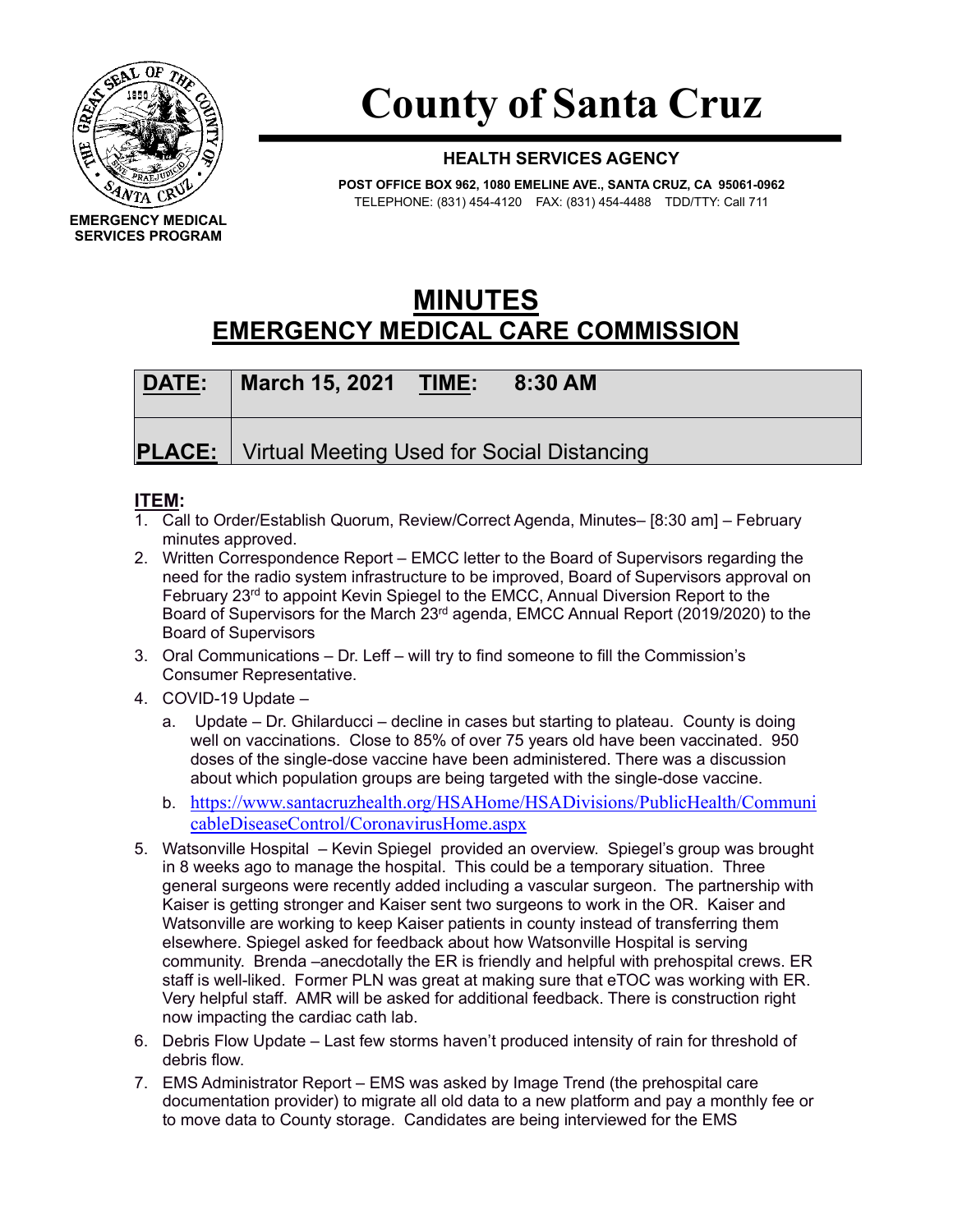Coordinator position. This position is long overdue and will ensure that the EMS office is more robust. The EMS office is moving permanently to Scotts Valley in early May. The DOC will also move and could go to the same location. EMS is working with Watsonville and Dominican PLNs to formalize the PLN roles and responsibilities. Santa Cruz Fire was recognized for working on cleaning up the list of old EMS patient care records.

- 8. Prehospital Advisory Committee Dave biggest project on the list is going digital with records including eTOC. Dave is working with Chief Hajduk to connecting LP15s to Image Trend. This will help with report accuracy and workload.
- 9.  $ET3 -$  Mike Esslinger great progress Dignity Health urgent care on 41<sup>st</sup> Avenue is the project's identified partner. Next step – getting group together EMS, Dr. Yellin, transportation protocols needed. Santa Cruz County is ahead of most of the groups on this project in California. AMR was thanked for leading this project.
- 10. Innovator Report Kay Blackwolf returning from 3 weeks off. No report.
- 11. HIE Grant Celia Barry The Santa Cruz County project is ahead of the other projects funded by the Emergency Medical Services Authority. The project is now in the phase of measuring success against the grant metrics.
- 12. Radio System Infrastructure Report Jason Hajduk letter being sent to the Board of Supervisors from the EMCC. Same issues identified in 2008 still exist and are being compounded. The radio system needs to be modernized to meet current needs and future demands. The CZU fire highlighted the needs and shortcomings. The old technology also has no ability to expand for fire, law and EMS. Next step need to develop project scope and funding.
- 13. EMS Chief Recruitment Jason Hajduk Scott Vahradian's retirement Chief Vahradian is retiring and the EMSIA is moving forward to do recruitment. Position will be approved this week and the EMSIA anticipates that the new person will start around May.
- 14. Items for April 19th zoom meeting
	- a. Innovator, regular reports, COVID, Watsonville Hospital, Radio System Infrastructure Report
- 15. Adjournment –

Commissioners in attendance:

Kevin Spiegel **Arnold Leff, MD** 

Marcus Kwan, MD Kent Benedict, MD Celia Barry Eric Conrad, RN Jason Hajduk Marc Yellin, MD

Commissioners excused:

Dan Quinto Chris Jones Michael McGannon

County Staff:

Brenda Brenner Dave Ghilarducci, MD Shelley Huxtable

Guests:

Michael Baulch, LifeFlight Paul Angelo Chris Stubendorff Brad Cramer